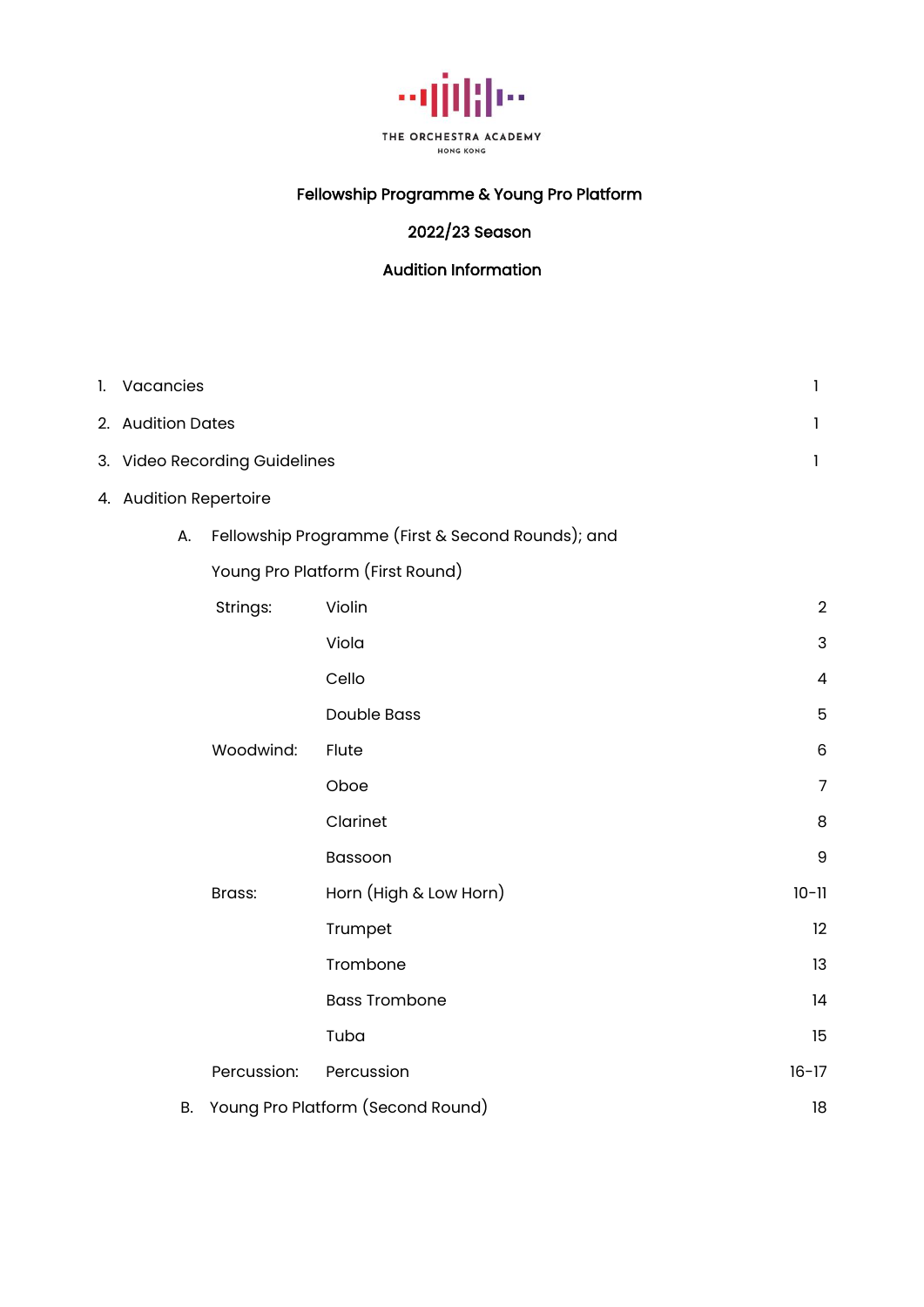#### 1. Vacancies

Both Fellowship Programme and Young Pro Platform (YPP) are now accepting applications for 2022/23 season. We are pleased to announce the following vacancies.

Strings: violin, viola, cello, double bass Woodwind: flute, oboe, clarinet, bassoon Brass: horn (high & low horn), trumpet, trombone, bass trombone, tuba Percussion: percussion

\*YPP also accepts applications for instruments not listed above, eg. harp, saxophone, piano, etc. Please contact stephenieng@toa.org.hk for more information.

#### 2. Audition Dates

 Fellowship Programme: First round (video): by 11:59pm (Mon) 31/1/2022 Second round (live/ online\*): March- April 2022

 Young Pro Platform: First round (video): by 11:59pm (Mon) 28/2/2022 Second round (live/ online\*): April- May 2022

\*for overseas candidates

### 3. Video Recording Guidelines

- Recordings must be shot in a single take to replicate a live audition, without deleting any false starts or errors. Time may be taken between excerpts according to how you would work in a live audition.
- Excerpts must be recorded in the order listed.
- Video must cover performer's body and full instrument for each excerpt.
- Video should be uploaded to muvac, along with your application. For application, please refer to https://audition.toa.org.hk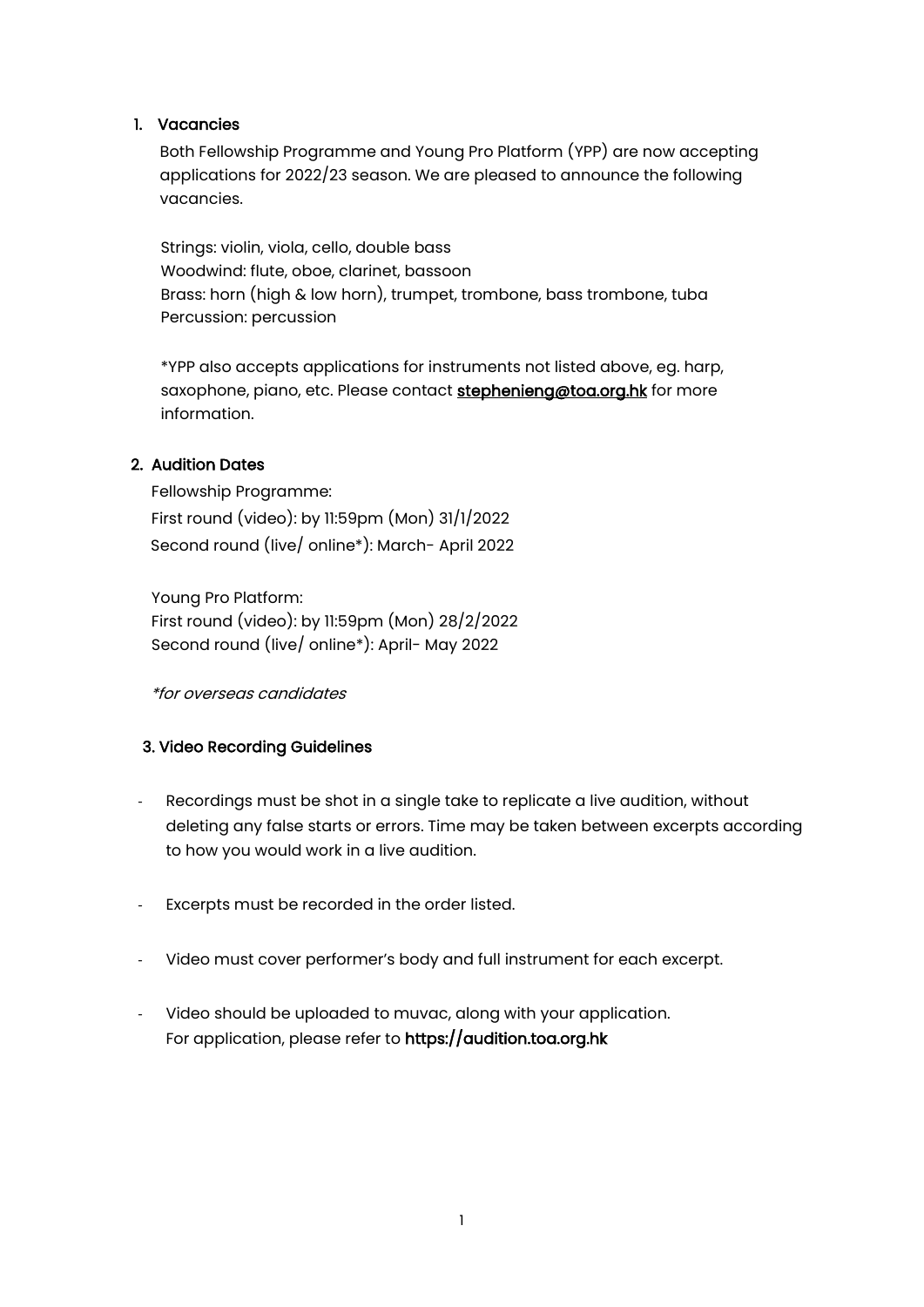#### 4. Audition Repertoire

\*The tuning of Hong Kong Philharmonic Orchestra is A= 441 Hz

A. Fellowship Programme (First & Second Rounds); and Young Pro Platform (First Round)

#### Violin

#### First Round

#### Solo

1. 1<sup>st</sup> movement (Exposition only) of any Mozart Concerto

#### Orchestral Excerpts

| 1. Mendelssohn | Midsummer Night's Dream | Scherzo: mm. 17-99 |
|----------------|-------------------------|--------------------|
| 2. Brahms      | Symphony No. 4          | Myt IV: mm. 33- 81 |
| 3. Strauss     | Don Juan                | First page         |

#### Second Round

#### Solo

- 1. 1st movement (Exposition only) of any Mozart Concerto
- 2. 1st movement (Exposition only) of any Romantic or Beethoven Concerto (no cadenza)

| 1. Mendelssohn | Midsummer Night's Dream | Scherzo: mm. 17-99                              |
|----------------|-------------------------|-------------------------------------------------|
| 2. Brahms      | Symphony No. 4          | Myt IV: mm. 33-81                               |
| 3. Strauss     | Don Juan                | First page                                      |
| 4. Mozart      | Symphony No. 39         | Myt I: mm. 1-14<br>Myt II: 1-27<br>Mvt IV: 1-78 |
| 5. Beethoven   | Symphony No. 9          | Myt III: mm. 99-114                             |
| 6. Brahms      | Symphony No. 2          | Mvt. I: mm. 17-31                               |
| 7. Mahler      | Symphony No. 5          | Mvt I: Fig. 7-8 measures<br>before Fig. II      |
| 8. Schumann    | Symphony No. 2          | Scherzo: mm. 1-54                               |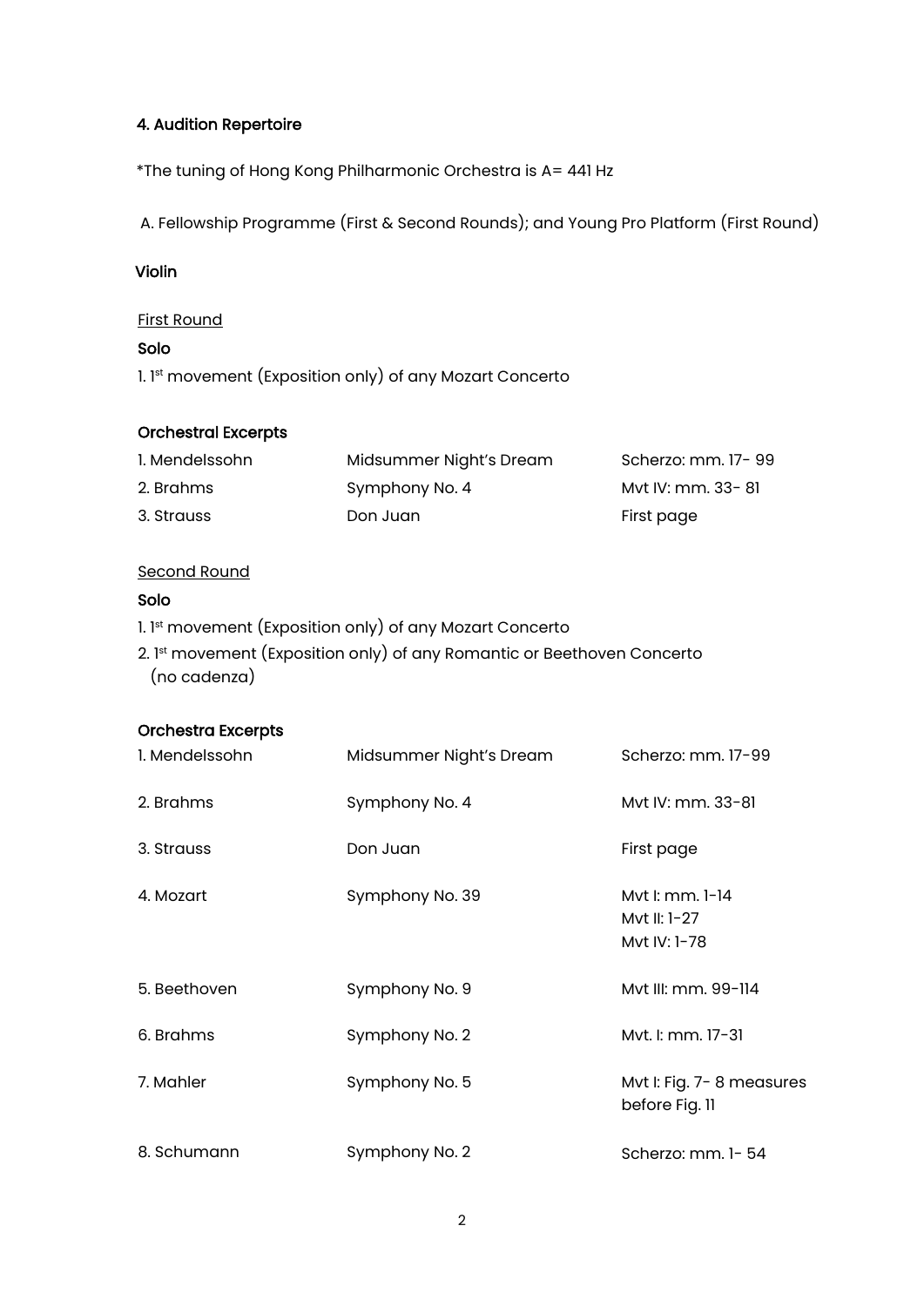### Viola

First Round

# Solo

1. 1st movement (Exposition only) of Bartok or Walton Concerto

# Orchestral Excerpts

| 1. Mendelssohn | Midsummer Night's Dream | Scherzo: Beginning- Fig. D                                 |
|----------------|-------------------------|------------------------------------------------------------|
| 2. Bruckner    | Symphony No. 4          | Myt. II: Fig. I to Fig. L                                  |
| 3. Strauss     | Don Juan                | Beginning to Fig. B;<br>Fig. C-4 measures before<br>Fig. D |

#### Second Round

### Solo

- 1. 1st movement (Exposition only) of Bartok or Walton Concerto
- 2. A piece of own choice (3 mins only)

| 1. Mendelssohn | Midsummer Night's Dream           | Scherzo: Beginning- Fig. D                                 |
|----------------|-----------------------------------|------------------------------------------------------------|
| 2. Bruckner    | Symphony No. 4                    | Mvt. II: Fig. I to Fig. L                                  |
| 3. Strauss     | Don Juan                          | Beginning to Fig. B;<br>Fig. C-4 measures before<br>Fig. D |
| 4. Mozart      | Symphony No. 35                   | Myt. IV: mm. 1-37                                          |
| 5. Brahms      | Variations on a Theme by<br>Haydn | Variations V & VII                                         |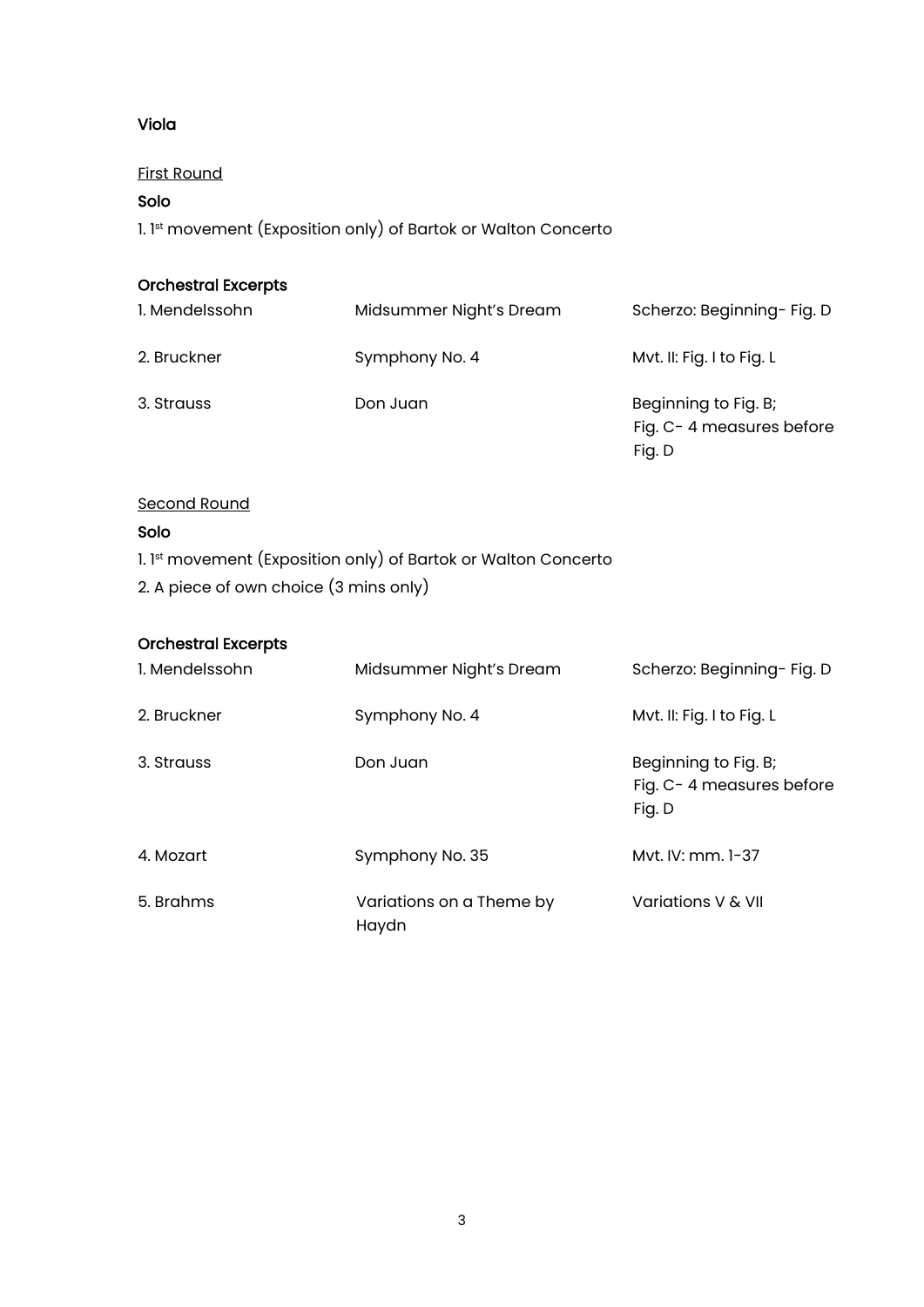### Cello

#### First Round

# Solo

1. 1st movement (Exposition only) of any Haydn Concerto

# Orchestral Excerpts

| I. Beethoven | Symphony No. 5 | Myt. II: mm. 1-10; mm. 49-59; mm. 98-106                                           |
|--------------|----------------|------------------------------------------------------------------------------------|
| 2. Strauss   | Don Juan       | Beginning to Fig. D; Fig. R-T                                                      |
| 3. Debussy   | La Mer         | 2 measures before Fig. 9- downbeat of 6<br>measures before Fig. 10 (top line only) |

#### Second Round

#### Solo

- 1. 1st movement (Exposition only) of any Haydn Concerto
- 2. 1st movement of any Romantic Concerto

| 1. Beethoven   | Symphony No.5             | Mvt. II: mm. 1-10; mm. 49-60; mm. 98-106;<br>Mvt. III: mm. 1-79; mm. 141-218       |
|----------------|---------------------------|------------------------------------------------------------------------------------|
| 2. Strauss     | Don Juan                  | Beginning to Fig. D; Fig. R-T                                                      |
| 3. Debussy     | La Mer                    | 2 measures before Fig. 9- downbeat of<br>6 measures before Fig. 10 (top line only) |
| 4. Tchaikovsky | Symphony no. 4            | Mvt. I: Fig. M-3 measures before Fig. O                                            |
| 5. Mozart      | The Marriage of<br>Figaro | Overture                                                                           |
| 6. Prokofiev   | Symphony No.5             | Mvt. III: Fig. 72; Fig. 75-77<br>Mvt. IV: Fig. 79-80 (top line)                    |
| 7. Mahler      | Symphony No. 5            | Mvt. I: Fig. 2; Fig. 4-6<br>Mvt. II: Langsam pick up- Fig. 13                      |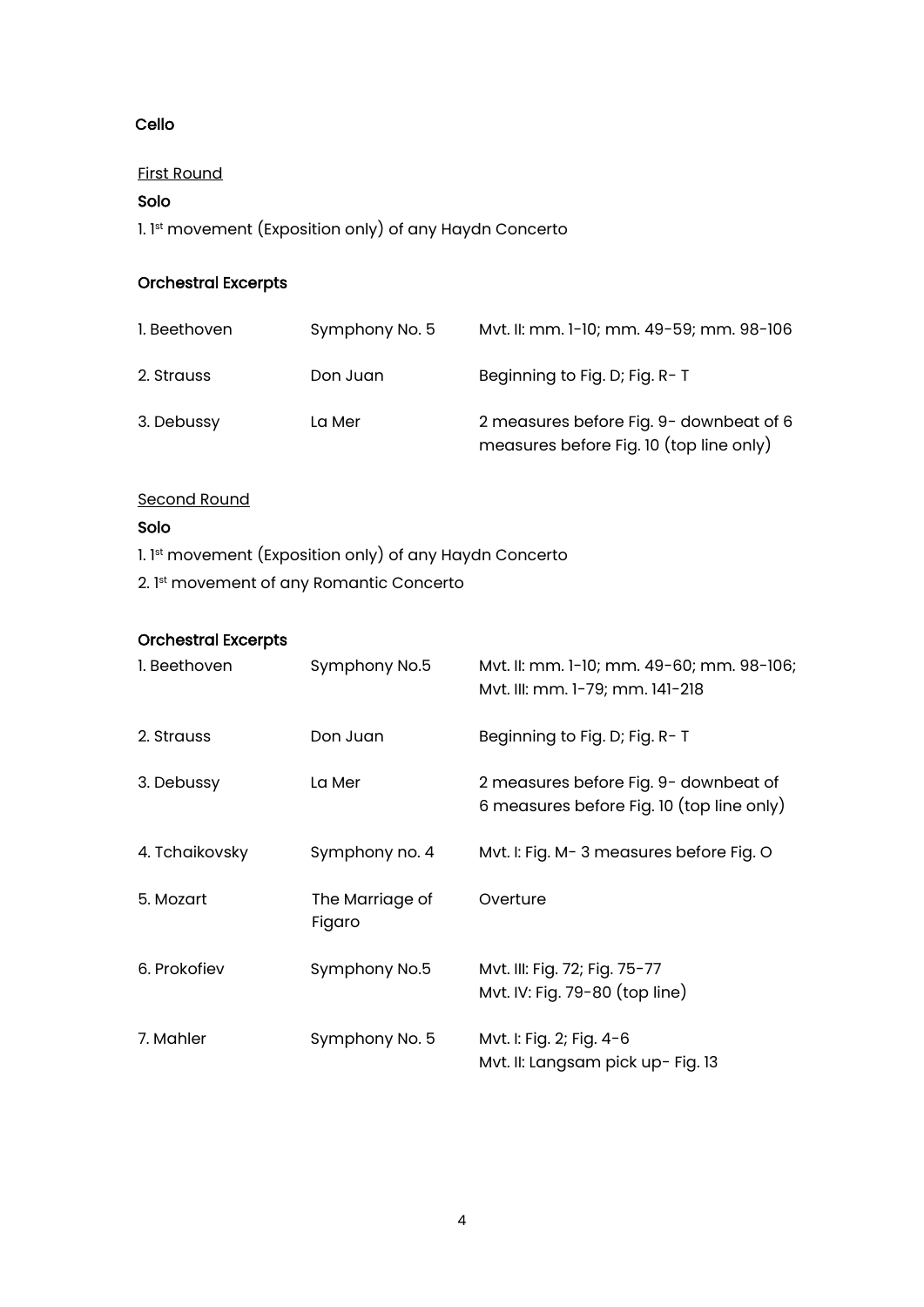#### Double Bass

First Round

Solo

1. A piece of own choice (max. 5 mins)

#### Orchestral Excerpts

| 1. Beethoven | Symphony No. 5  | Mvt. III: Beginning- m.74;<br>mm. 128-218 |
|--------------|-----------------|-------------------------------------------|
| 2. Strauss   | Ein Heldenleben | Fig. 9- Fig. 13                           |
| 3. Mozart    | Symphony No. 40 | Mvt. I: mm. 114-134;<br>mm. 191-217       |

# Second Round

### Solo

1. A piece of own choice (max. 5 mins)

| I. Beethoven | Symphony No. 5        | Mvt. III: Beginning- m. 74;<br>mm. 128-218                                     |
|--------------|-----------------------|--------------------------------------------------------------------------------|
| 2. Strauss   | Ein Heldenleben       | Fig. 9-5 measures after Fig.10;<br>Fig. 40 for 8 measures;<br>Fig. 77- Fig. 78 |
| 3. Mozart    | Symphony No. 40       | Mvt. I: mm. 114-134;<br>mm. 191-217                                            |
| 4. Brahms    | Symphony No. 2        | Myt. IV: mm. 1-44                                                              |
| 5. Berlioz   | Symphonie Fantastique | Mvt III: 4 measures before Fig.41-<br>5 measures after Fig. 42                 |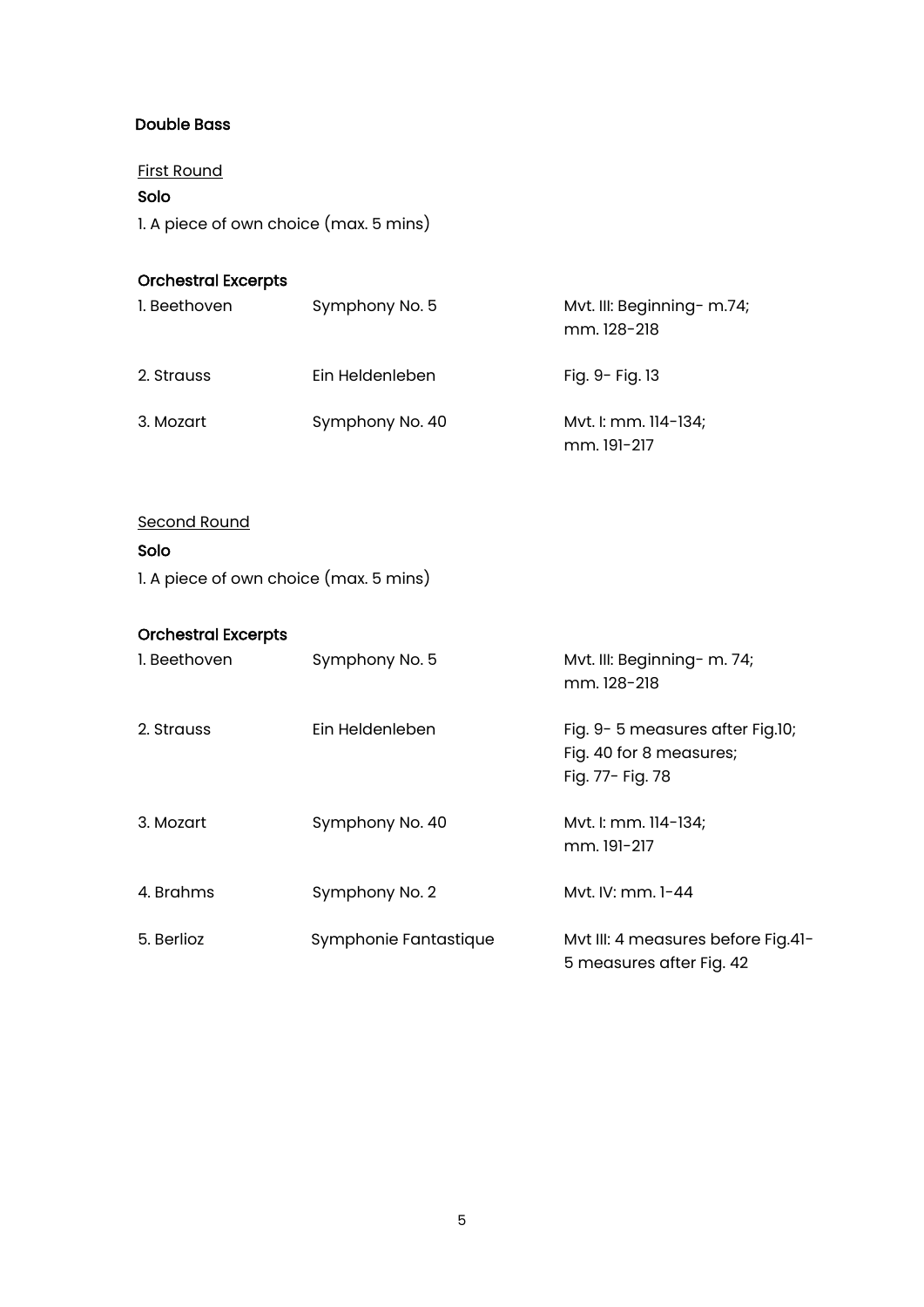### Flute

# First and Second Rounds

#### Solo

1. Mozart: Concerto in G or D Major, 1st movement (Exposition only, no cadenza)

| <b>Orchestral Excerpts</b><br><u>Ist Flute</u> |                                                       |                                                                                                                                                              |
|------------------------------------------------|-------------------------------------------------------|--------------------------------------------------------------------------------------------------------------------------------------------------------------|
| 1. Beethoven                                   | Leonore Overture No. 3                                | Beginning-downbeat of m.25;<br>mm. 328-360                                                                                                                   |
| 2. Debussy                                     | Prélude à l'après-midi d'un faune                     | mm. 1-4; Fig. 2- Fig. 3                                                                                                                                      |
| 3. Brahms                                      | Symphony No. 4                                        | mm. 89-106                                                                                                                                                   |
| 2nd Flute                                      |                                                       |                                                                                                                                                              |
| 4. Bartok                                      | Concerto for Orchestra                                | Mvt. I:<br>Fig. 192-4 measures after Fig. 220;<br>Fig. 424-4 measures before Fig. 438;<br>Mvt II:<br>Fig. 60-4 measures after Fig. 83;<br>Fig. 198- Fig. 228 |
| 5. Ravel                                       | Daphnis et Chloé Suite No. 2                          | 1 measure after Fig. 179- Fig. 182;<br>Fig. 185- Fig. 188;<br>Fig. 192- Fig. 193                                                                             |
| Piccolo                                        |                                                       |                                                                                                                                                              |
| 6. Rossini                                     | Semiramide Overture                                   | mm. 132-143; mm. 329-337                                                                                                                                     |
| 7. Ravel                                       | <b>Bolero</b><br>(FI 2 part, to be played on Piccolo) | 3 measures after Fig. 8- Fig. 9                                                                                                                              |
| Optional:<br>Piccolo                           |                                                       |                                                                                                                                                              |
| 1. Stravinsky                                  | Firebird                                              | Variation de l'oiseau de feu:<br>Fig. 9- end                                                                                                                 |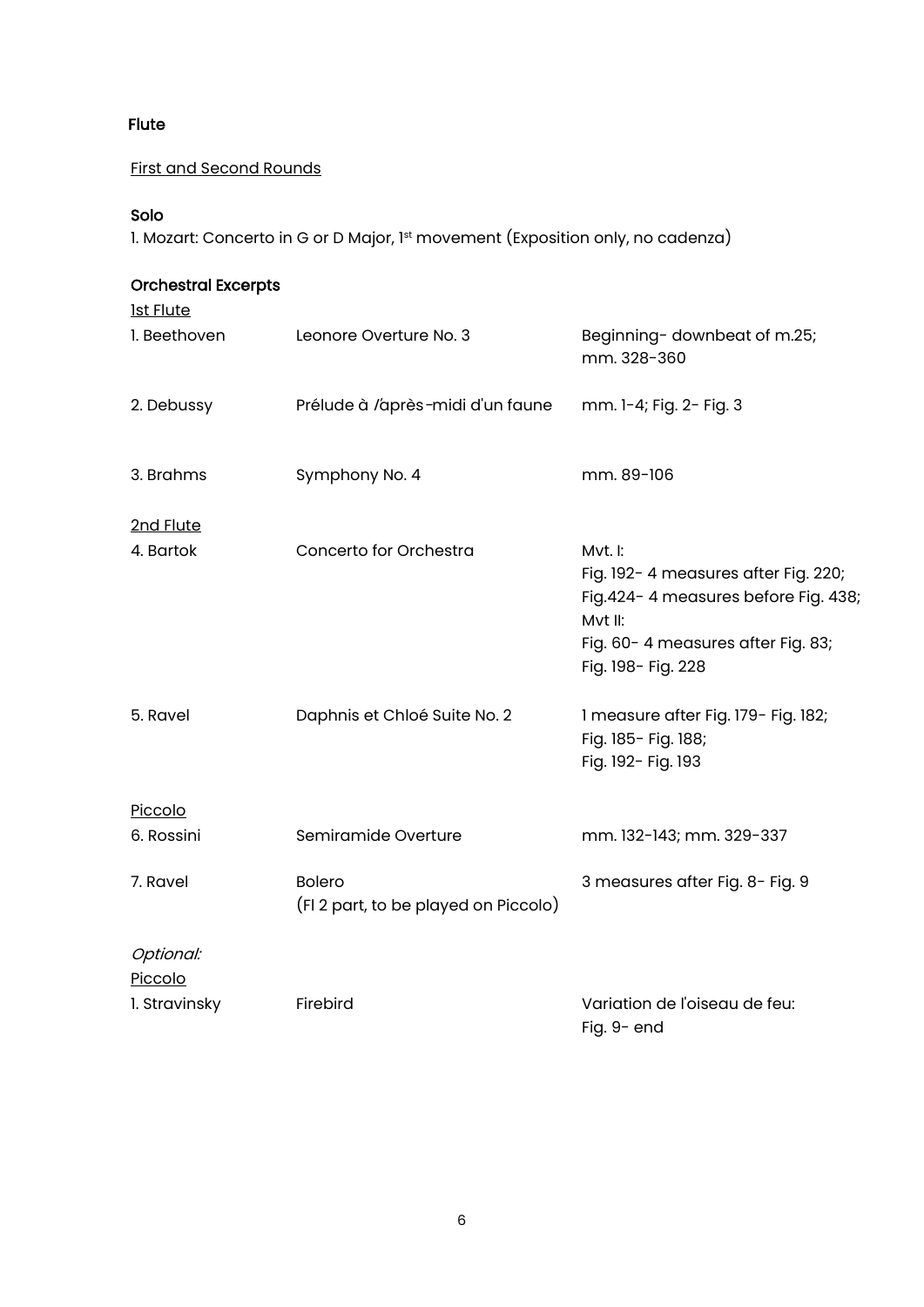#### Oboe

#### First and Second Rounds

#### Solo

1. Mozart: Oboe Concerto, 1st movement (Exposition only) and 2<sup>nd</sup> movement

# Orchestral Excerpts 1st Oboe 1. Rossini The Silken Ladder Overture Beginning- first beat of Fig. 3 2. Brahms Violin Concerto Myt II: mm. 3-32 2nd Oboe 3. Dvořák Symphony No.7 Mvt II: mm. 1-8 4. Dvořák Cello Concerto Mvt II: mm. 1-9 5. Brahms Variations on a Theme by Haydn Opening chorale with repeats Optional: Cor Anglais 1. Dvořák Symphony No. 9 Mvt II: mm. 7-18 2. Rossini William Tell Overture Andante: mm. 176-226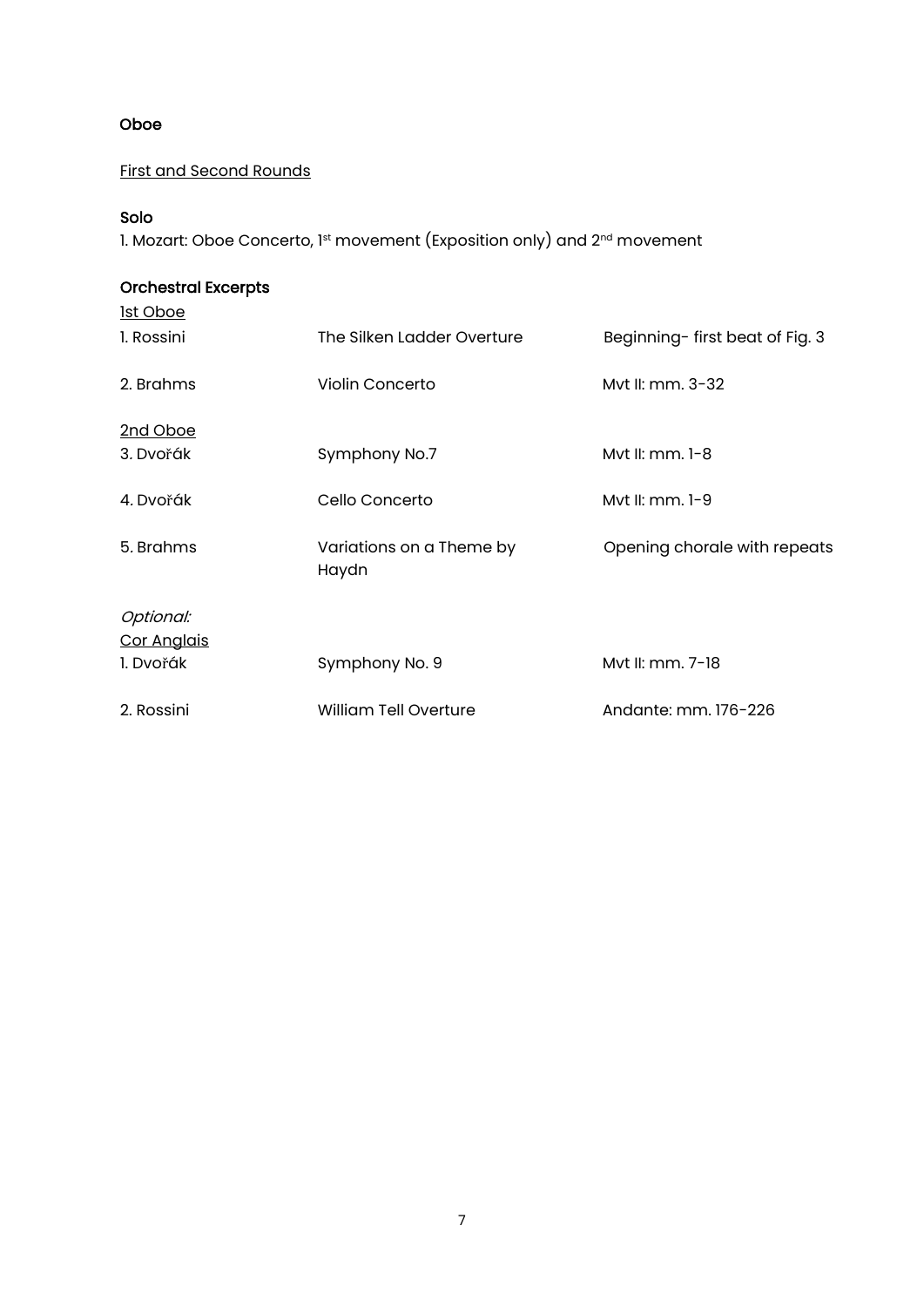# Clarinet

#### First and Second Rounds

# Solo

1. Mozart: Clarinet Concerto, 1<sup>st</sup> movement (Exposition only) and 2<sup>nd</sup> movement (cadenza to end)

| <b>Ist Clarinet</b>  |                              |                                                                               |
|----------------------|------------------------------|-------------------------------------------------------------------------------|
| 1. Ravel             | <b>Bolero</b>                | Opening solo                                                                  |
| 2. Mendelssohn       | Midsummer Night's Dream      | Scherzo: beginning - Fig. B                                                   |
| 3. Brahms            | Symphony No. 3               | Mvt. I:<br>Fig. $B - 5$ measures after Fig. C;<br>Mvt. II: beginning - Fig. B |
| 2nd Clarinet         |                              |                                                                               |
| 4. Ravel             | Daphnis et Chloé Suite No. 2 | Fig. 156- Fig. 158                                                            |
| 5. Rimsky-Korsakov   | Scheherazade                 | Mvt. I:<br>5 measures after Fig. F- Fig. H                                    |
| Optional:            |                              |                                                                               |
| E-flat Clarinet      |                              |                                                                               |
| 1. Ravel             | <b>Bolero</b>                | 2 measures after Fig. 3- Fig. 4                                               |
| 2. Berlioz           | Symphonie Fantastique        | Fig. 63-5 measures after Fig. 64                                              |
| <b>Bass Clarinet</b> |                              |                                                                               |
| 1. Tchaikovsky       | Nutcracker                   | No. 14 Pas de Deux:<br>3 measures after Fig. 69- Fig. 70                      |
| 2. Shostakovich      | Violin Concerto              | Mvt II:<br>Fig. 23 to 8 measures<br>after Fig. 26                             |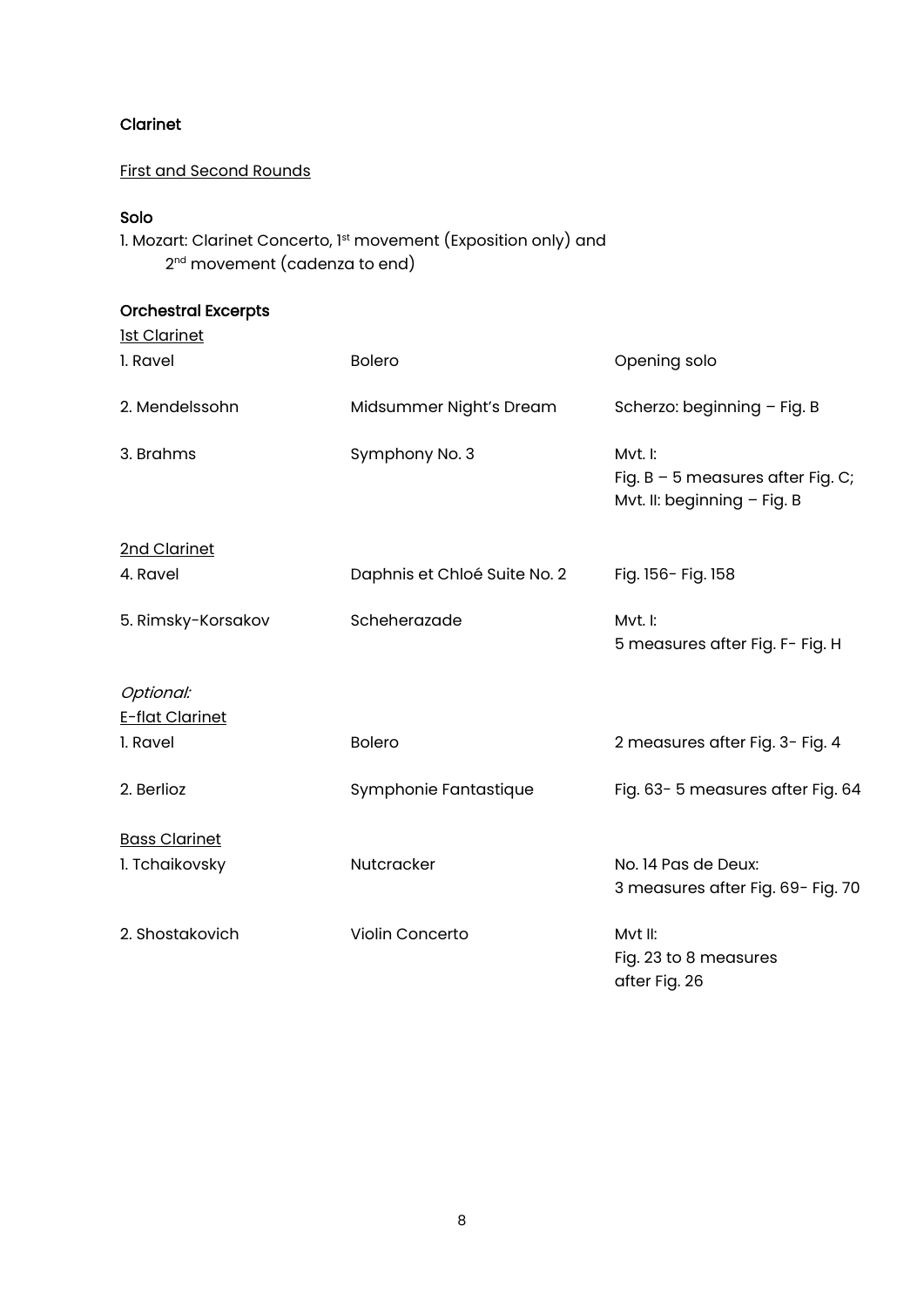#### Bassoon

# First and Second Rounds

### Solo

1. Mozart: Concerto for Bassoon in B-flat Major K 191, 1st movement (no cadenza)

| <b>Orchestral Excerpts</b> |                                  |                                                 |
|----------------------------|----------------------------------|-------------------------------------------------|
| <u>lst Bassoon</u>         |                                  |                                                 |
| 1. Mozart                  | The Marriage of Figaro Overture  | mm. 101-123;<br>mm. 139-171;<br>mm. 214-236     |
| 2. Ravel                   | <b>Bolero</b>                    | 3 measures after Fig. 2 -<br>Fig. 3 (Solo only) |
| 3. Rimsky-Korsakov         | Scheherazade                     | Solo and cadenzas                               |
| 2nd Bassoon                |                                  |                                                 |
| 4. Brahms                  | Violin Concerto                  | Mvt. II:<br>mm. 1-22                            |
| 5. Wagner                  | <b>Tannhauser Overture</b>       | mm. 1-16                                        |
| Optional:                  |                                  |                                                 |
| Contrabassoon              |                                  |                                                 |
| 1. Ravel                   | Piano Concerto for the Left Hand | Beginning-<br>3 measures after Fig. 2           |
| 2. Beethoven               | Symphony No. 5                   | Myt. IV:<br>mm. 374-436                         |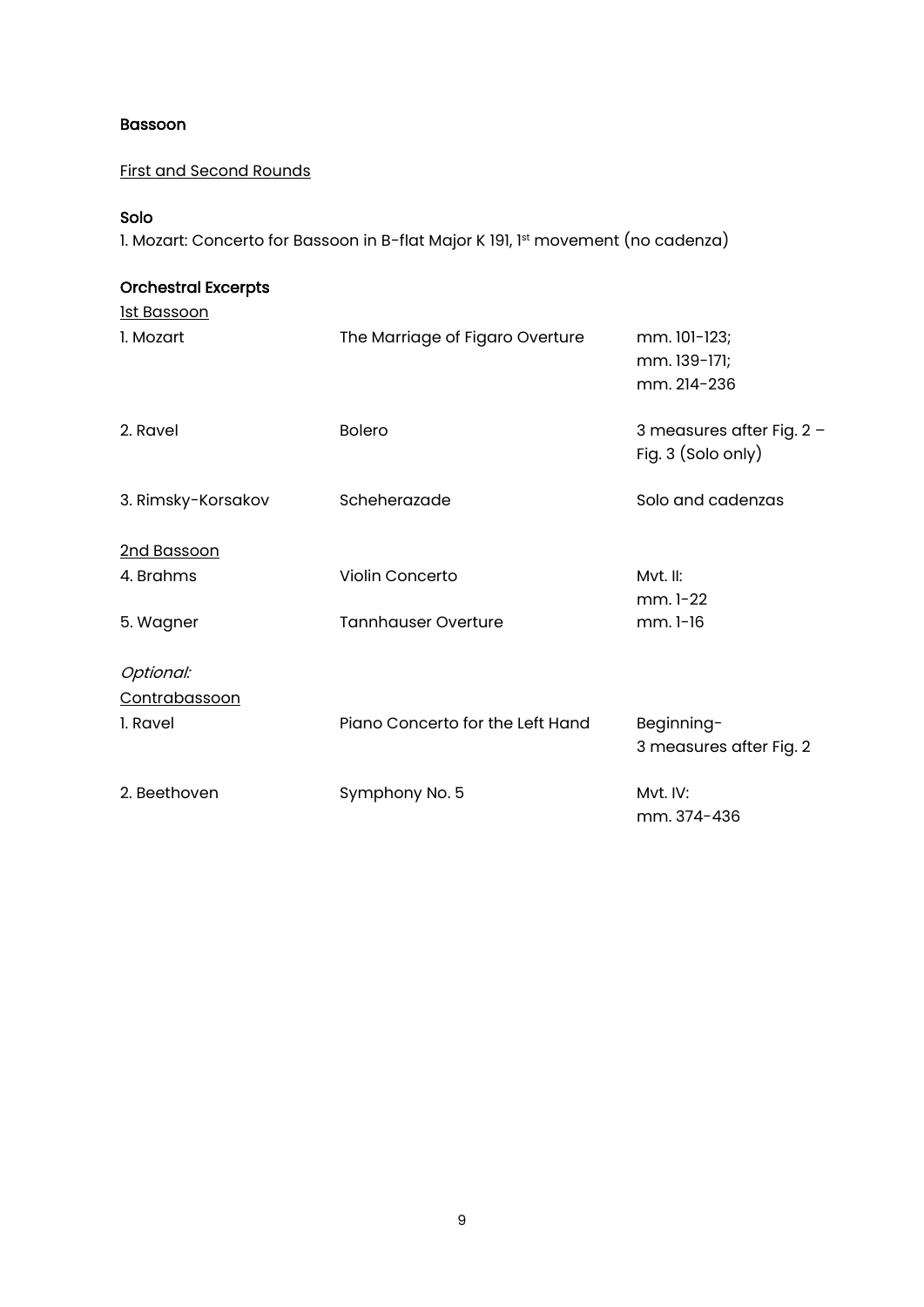# High Horn

#### First Round

# Solo

1. Mozart: Horn Concerto No. 4, 1st mvt. or Strauss: Horn Concerto No.1, 1st mvt.

| <b>Orchestral Excerpts</b>        |                                                                                    |                                                                                           |
|-----------------------------------|------------------------------------------------------------------------------------|-------------------------------------------------------------------------------------------|
| 1. Brahms                         | Piano Concerto No. 1, Op. 15                                                       | Horn $3$ in $F$<br>Mvt. I: mm. 199-219                                                    |
| 2. Mendelssohn                    | Symphony No. 3                                                                     | Horn $3$ in $F$<br>Mvt. II: 16 measures after Fig. A- downbeat<br>of Fig. B               |
| 3. Strauss<br><b>Second Round</b> | Ein Heldenleben                                                                    | Horn 1 in F<br>Beginning- 4 measures before Fig. 2                                        |
| Solo                              |                                                                                    |                                                                                           |
|                                   | 1. Mozart: Horn Concerto No. 4, 1st mvt. or Strauss: Horn Concerto No. 1, 1st mvt. |                                                                                           |
| <b>Orchestral Excerpts</b>        |                                                                                    |                                                                                           |
| 1. Brahms                         | Piano Concerto No.1, Op. 15                                                        | Horn 3 in F<br>Mvt. I: mm. 199-219                                                        |
| 2. Mendelssohn                    | Symphony No. 3                                                                     | Horn 3 in F<br>Mvt. II: 16 measures after Fig. A- downbeat<br>of Fig. B                   |
| 3. Strauss                        | Ein Heldenleben                                                                    | Horn 1 in F<br>Beginning- 4 measures before Fig. 2                                        |
| 4. Berlioz                        | Romeo and Juliet, Op. 17<br>(Queen Mab)                                            | Horn 3 in B-flat Alto<br>Mvt. III: 3 measures after Fig. 58-11<br>measures before Fig. 60 |
| 5. Mahler                         | Symphony No. 3                                                                     | Horn 3 in F<br>Mvt. I: Pickup to Fig. 29-<br>2 measures after Fig. 31                     |
| 6. Shostakovich                   | Symphony No. 5                                                                     | Horn 1 in F<br>Mvt.I: 3 measures after Fig.17-<br>1 measure after Fig. 21                 |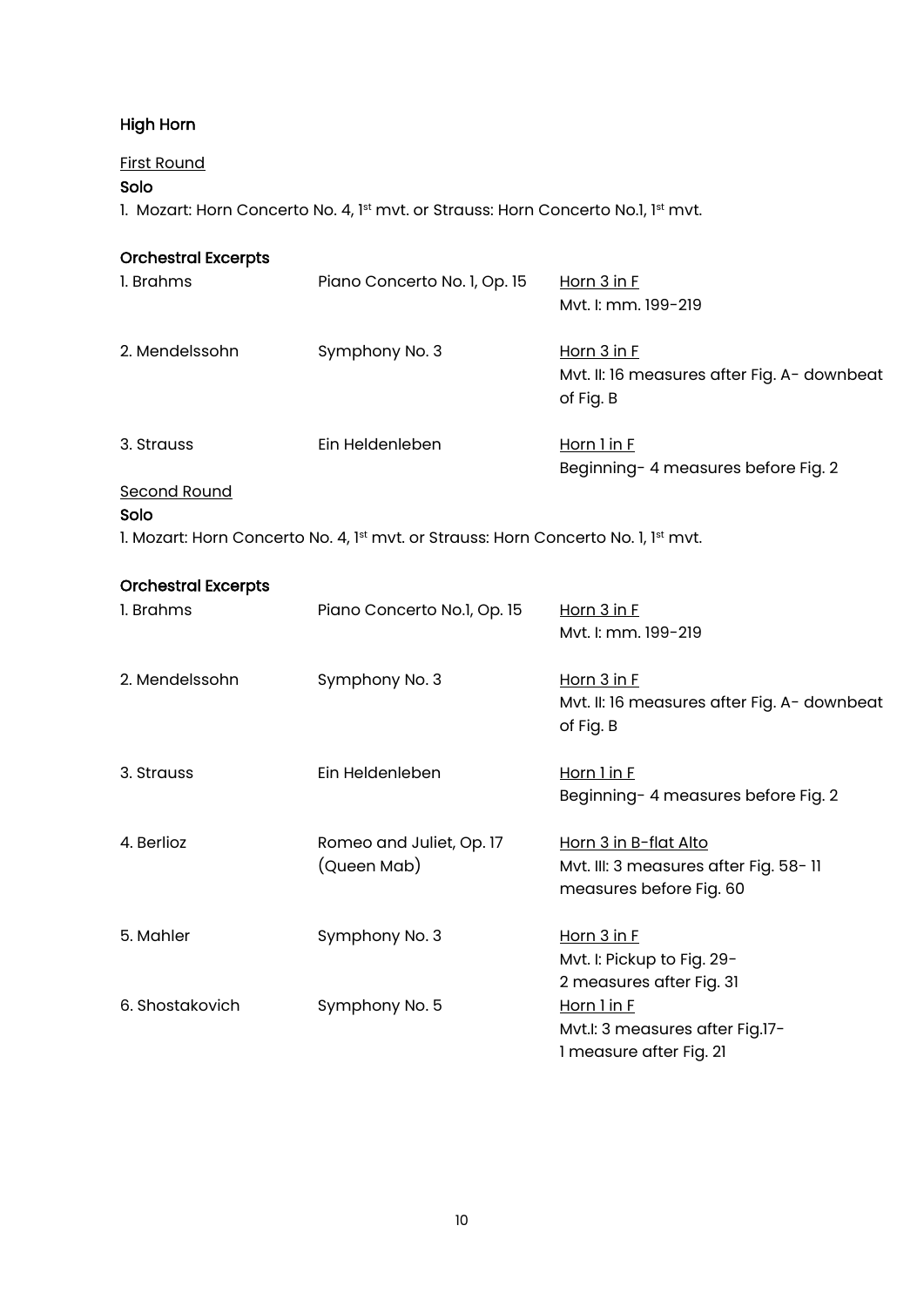#### Low Horn

# First Round

# Solo

1. Mozart: Horn Concerto No. 3, 1st movement or Neuling: Bagatelle

| <b>Orchestral Excerpts</b> |                |                                                                             |
|----------------------------|----------------|-----------------------------------------------------------------------------|
| 1. Beethoven               | Symphony No. 8 | Horn 2 in F<br>Mvt. III: mm. 45-78 (No Repeats)                             |
| 2. Shostakovich            | Symphony No. 5 | Horn 2 in F<br>Mvt. I: 3 measures after Fig. 17-<br>1 measure after Fig. 21 |
| 3. Mahler                  | Symphony No. 3 | Horn 8 in F<br>Mvt. I: Beginning-8 measures after Fig. 1                    |

Second Round

# Solo

1. Mozart: Horn Concerto No. 3, 1st movement or Neuling: Bagatelle

| I. Beethoven    | Symphony No. 8 | Horn $2$ in $F$                   |
|-----------------|----------------|-----------------------------------|
|                 |                | Mvt. III: mm. 45-78 (No Repeats)  |
| 2. Shostakovich | Symphony No. 5 | Horn $2$ in $F$                   |
|                 |                | Mvt. I: 3 measures after Fig. 17- |
|                 |                | 1 measure after Fig. 21           |
| 3. Mahler       | Symphony No. 3 | Horn $8$ in $F$                   |
|                 |                | Mvt. I: Beginning-                |
|                 |                | 8 measures after Fig. 1           |
| 4. Beethoven    | Symphony No. 7 | <u>Horn 2 in A</u>                |
|                 |                | Mvt. I: mm. 86-110                |
| 5. Mahler       | Symphony No. 3 | Horn $2$ in $F$                   |
|                 |                | Mvt. I: pickup to Fig. 29-        |
|                 |                | 2 measures after Fig. 31          |
| 6. Wagner       | Prelude to Das | <u>Horn 8 in E-flat</u>           |
|                 | Rheingold      | mm. 17-62                         |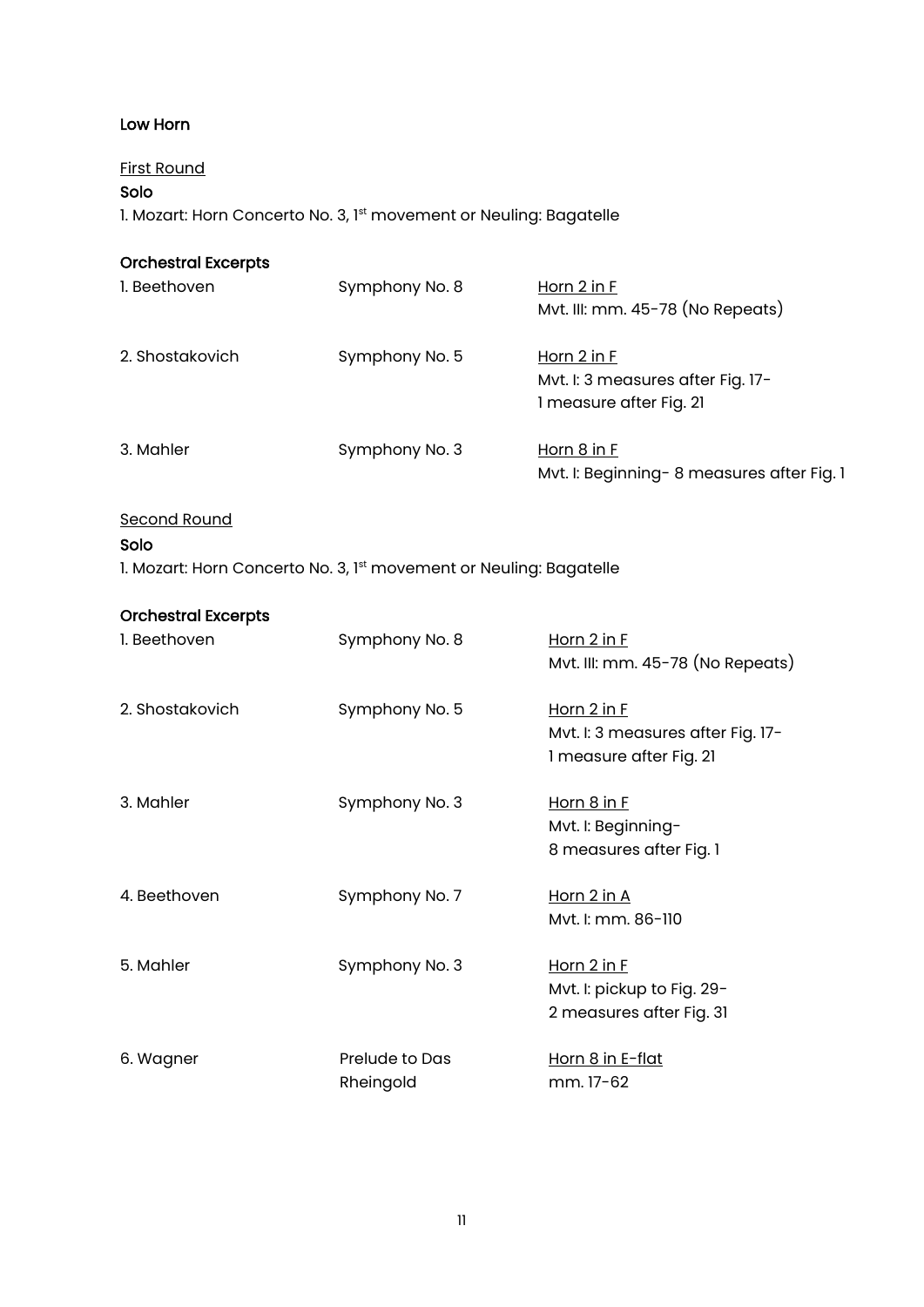# Trumpet

First and Second Rounds

#### Solo

1. Haydn: Trumpet Concerto in E-flat Major (Beginning to the end of development section)

| <b>Orchestral Excerpts</b> |                           |                                                                    |
|----------------------------|---------------------------|--------------------------------------------------------------------|
| <u>lst Trumpet</u>         |                           |                                                                    |
| 1. Mussorgsky/Ravel        | Pictures at an Exhibition | Promenade: mm. 1-8                                                 |
| 2. Stravinsky              | Petrushka (1947 version)  | Ballerina's Dance:<br>Fig. 134-7 <sup>th</sup> measure of Fig. 138 |
| 2nd Trumpet                |                           |                                                                    |
| 3. Bizet                   | Carmen                    | Prelude to Act I                                                   |
| 2nd Trumpet in E-flat      |                           |                                                                    |
| 4. Strauss                 | Ein Heldenleben           | Fig. 58- first measure of Fig. 66;<br>last 8 measures              |
| Off stage Trumpet          |                           |                                                                    |
| 5. Respighi                | Pines of Rome             | Mvt. II: offstage solo                                             |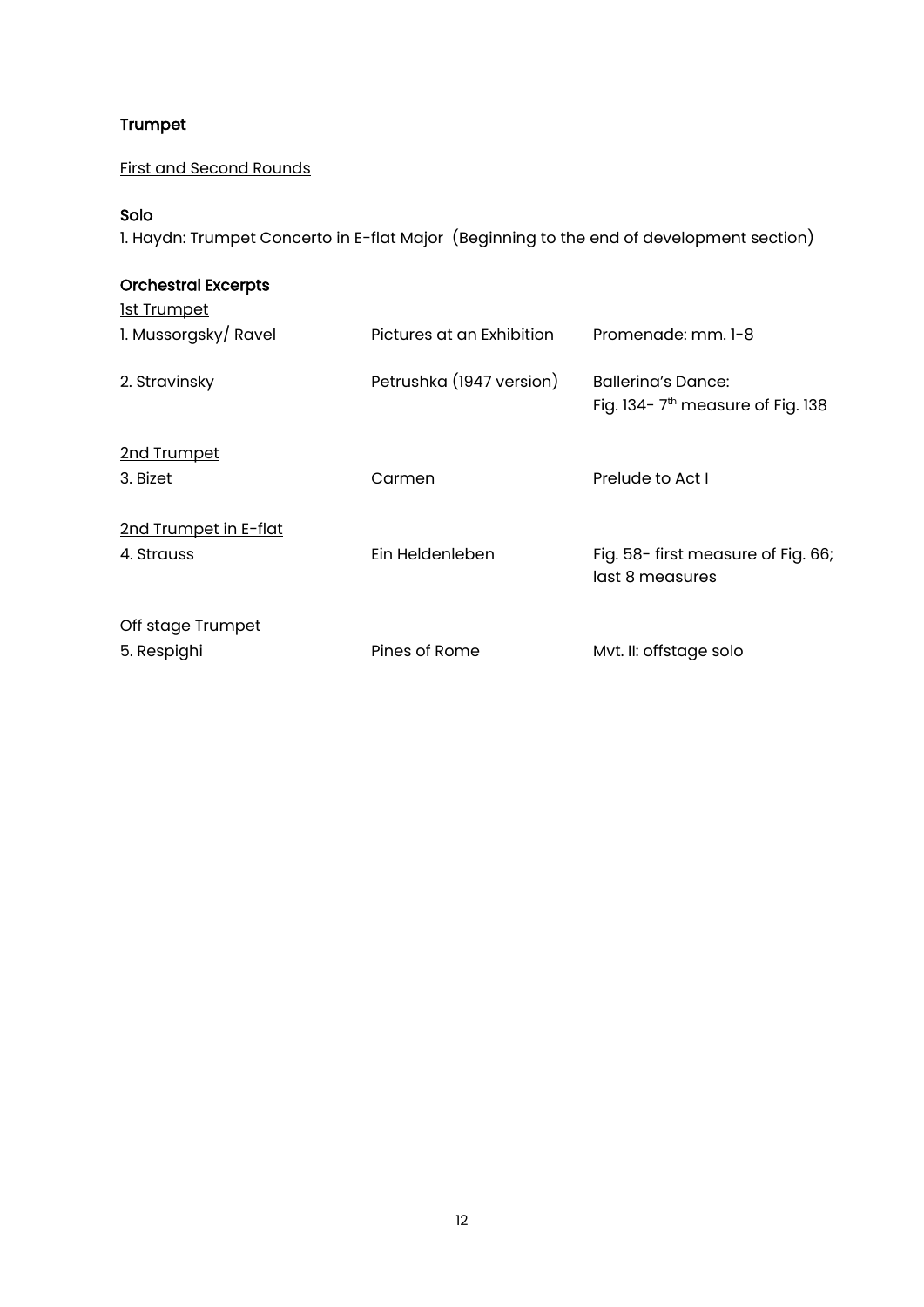### Trombone

First and Second Rounds

#### Solo

1. F. David: Trombone Concertino (Beginning- Fig. C)

| 2nd Trombone |                                              |                                                                                   |
|--------------|----------------------------------------------|-----------------------------------------------------------------------------------|
| I. Mozart    | Requiem                                      | Tuba Mirum: mm. 1-18                                                              |
| 2. Berlioz   | Hungarian March                              | 6 measures before Fig. 4-<br>2 measures after Fig. 5                              |
| 3. Wagner    | Die Walküre<br>(edited by W. Hutschenruyter) | 1 measure before Fig. 4-<br>3 measures after Fig. 7                               |
| 4. Strauss   | Also Sprach Zarathustra                      | Fig. 50- Fig. 51                                                                  |
| 3rd Trombone |                                              |                                                                                   |
| 5. Strauss   | Alpine Symphony                              | 3 measures before Fig. 80-<br>5 measures after Fig. 80;<br>Fig. 93 for 3 measures |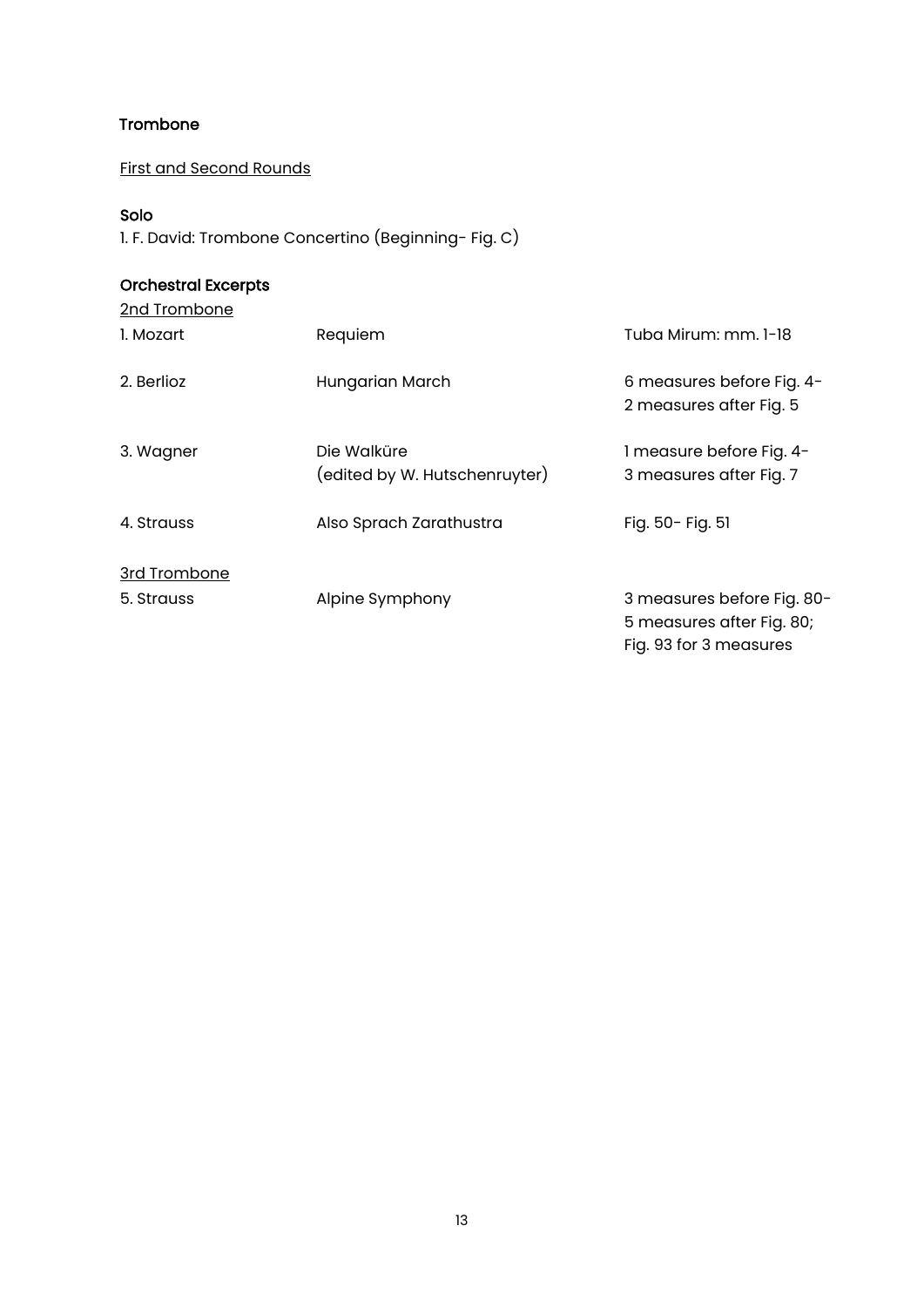#### Bass Trombone

First and Second Rounds

#### Solo

1. Bach: Sarabande from Cello Suite No. 5 (No Repeats)

| 1. Haydn    | The Creation             | No.26: Beginning-downbeat of Fig. C                                 |
|-------------|--------------------------|---------------------------------------------------------------------|
| 2. Kodály   | Háry János Suite         | Mvt. IV: 5 measure of Fig. 5-<br>10 <sup>th</sup> measure of Fig. 6 |
| 3. Nielsen  | Flute Concerto           | Myt. I: mm. 81-96                                                   |
| 4. Respighi | <b>Fountains of Rome</b> | Pickup to Fig. 11-2 <sup>nd</sup> measure of Fig. 14                |
| 5. Strauss  | Ein Heldenleben          | Fig. $55 - 65$                                                      |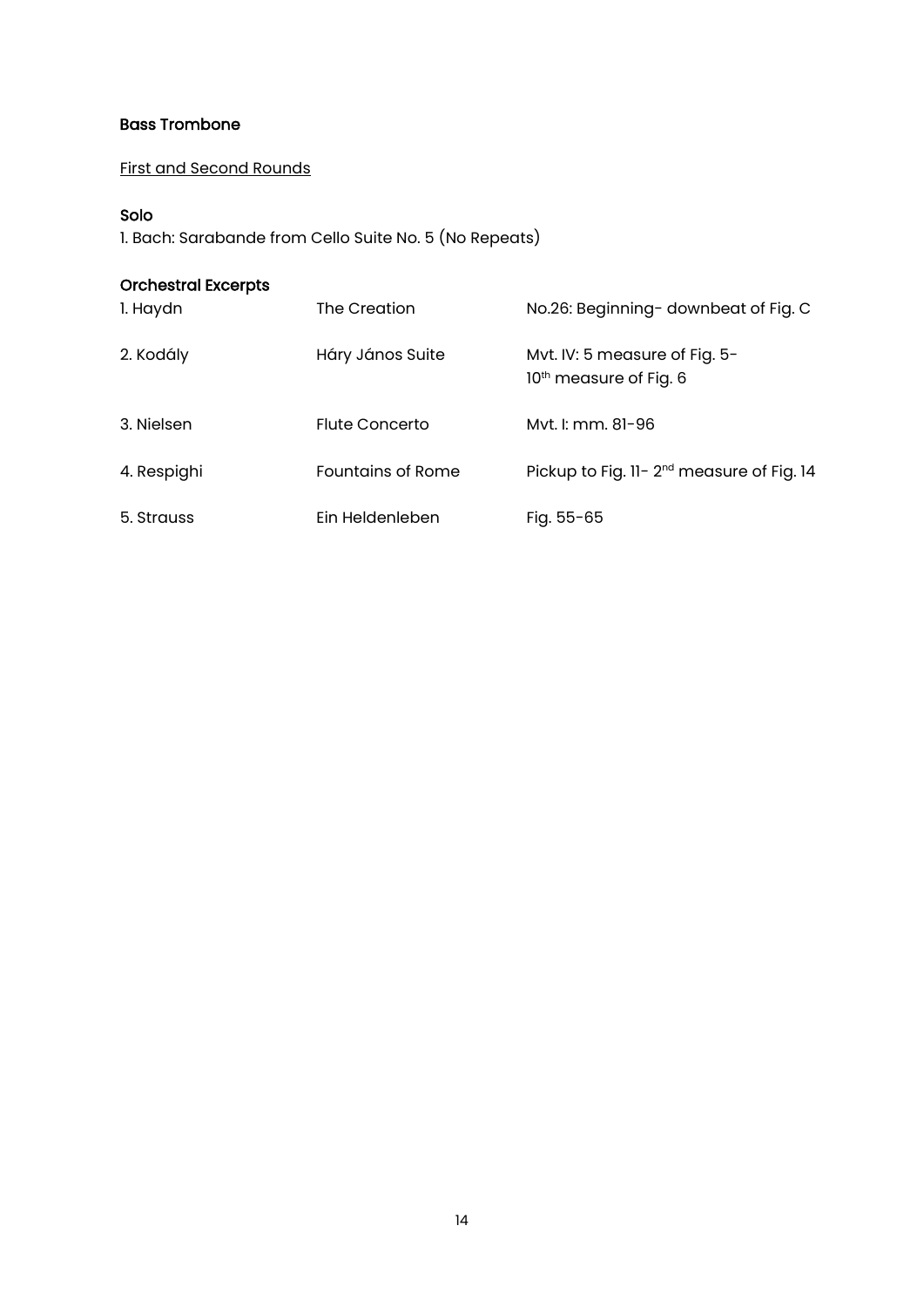### Tuba

First and Second Rounds

### Solo

1. Vaughn William: Tuba Concerto, 1st movement

| 1. Wagner    | Die Meistersinger        | Prelude: Fig. J- Fig. L                                               |
|--------------|--------------------------|-----------------------------------------------------------------------|
| 2. Berlioz   | Symphonie Fantastique    | Myt. IV:<br>Fig. 56-6 measures after Fig. 57;<br>Mvt. V: Fig. 84- end |
| 3. Wagner    | Die Walküre              | Pick up to Fig. 11-<br>5 measures after Fig. 12                       |
| 4. Respighi  | <b>Fountains of Rome</b> | Pickup to Fig. 11- Fig. 14                                            |
| 5. Prokofiev | Symphony No. 5           | Mvt. I: Fig. 3-2 measures before<br>Fig. 6                            |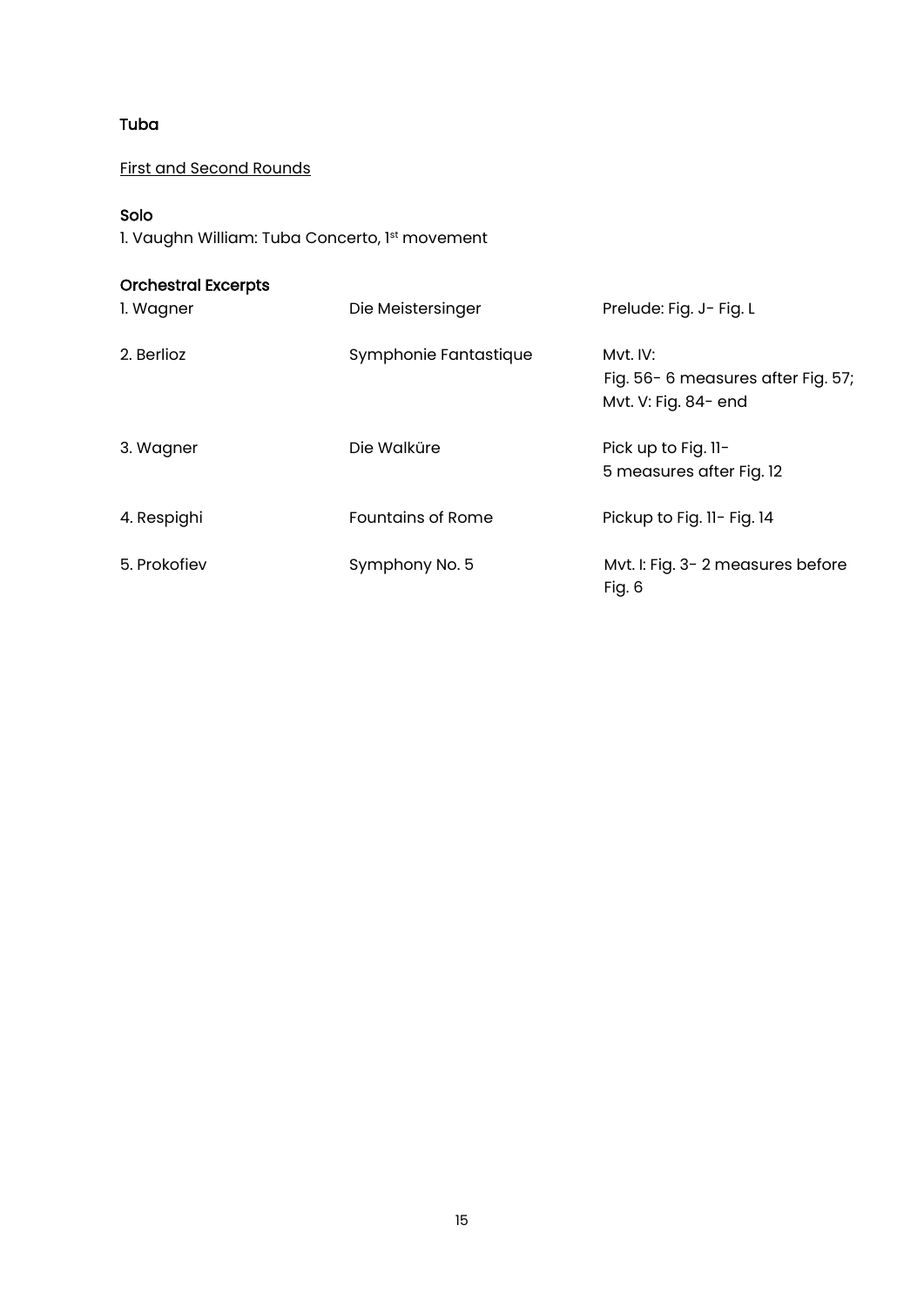### Percussion

# First and Second Rounds

# Solo

Marimba

1. J.S. Bach: Lute Suite in E Minor BWV 996, Allemande (No Repeats)

| <b>Snare Drum</b>                                               |                                                     |                                                                                             |
|-----------------------------------------------------------------|-----------------------------------------------------|---------------------------------------------------------------------------------------------|
| 1. Rimsky-Korsakov                                              | Cappricio Espagnol                                  | Mvts. III & IV                                                                              |
| 2. Prokofiev                                                    | Lieutenant Kijé                                     | Mvt. I:<br>Fig. 1- Fig. 2;<br>Fig. 13-5 measures after Fig. 14                              |
| <b>Xylophone</b>                                                |                                                     |                                                                                             |
| 3. Gershwin                                                     | Porgy and Bess                                      | Introduction                                                                                |
| 4. Kabalevsky                                                   | Colas Breugnon Overture                             | 1 measure before Fig. 36-<br>1 measure before Fig. 37;<br>1 measure before Fig. 39- Fig. 42 |
| Glockenspiel                                                    |                                                     |                                                                                             |
| 5. Mozart                                                       | The Magic Flute                                     | Act I, Finale                                                                               |
| Tambourine                                                      |                                                     |                                                                                             |
| 6. Stravinsky                                                   | Petrushka                                           | Fig. 201-207                                                                                |
| 7. Dvořák                                                       | <b>Carnival Overture</b>                            | Beginning- m.40;<br>8 measures before Fig. U- end                                           |
| Cymbals                                                         |                                                     |                                                                                             |
| 8. Dvořák                                                       | Scherzo Capriccioso                                 | Finale: Fig. Q- end                                                                         |
| <b>Timpani</b><br>9. F melodic minor (ascending and descending) |                                                     |                                                                                             |
| 10. Berlioz                                                     | Symphonie Fantastique                               | <u>Timpani 2</u><br>Mvt. IV: mm. 1-17<br>Mvt. V: mm.85- end                                 |
| 11. Bartok                                                      | Music for Strings,<br><b>Percussion and Celeste</b> | Myt. II: mm. 300-340<br>Myt. III: mm. 4-20<br>Mvt. IV: mm. 26-53                            |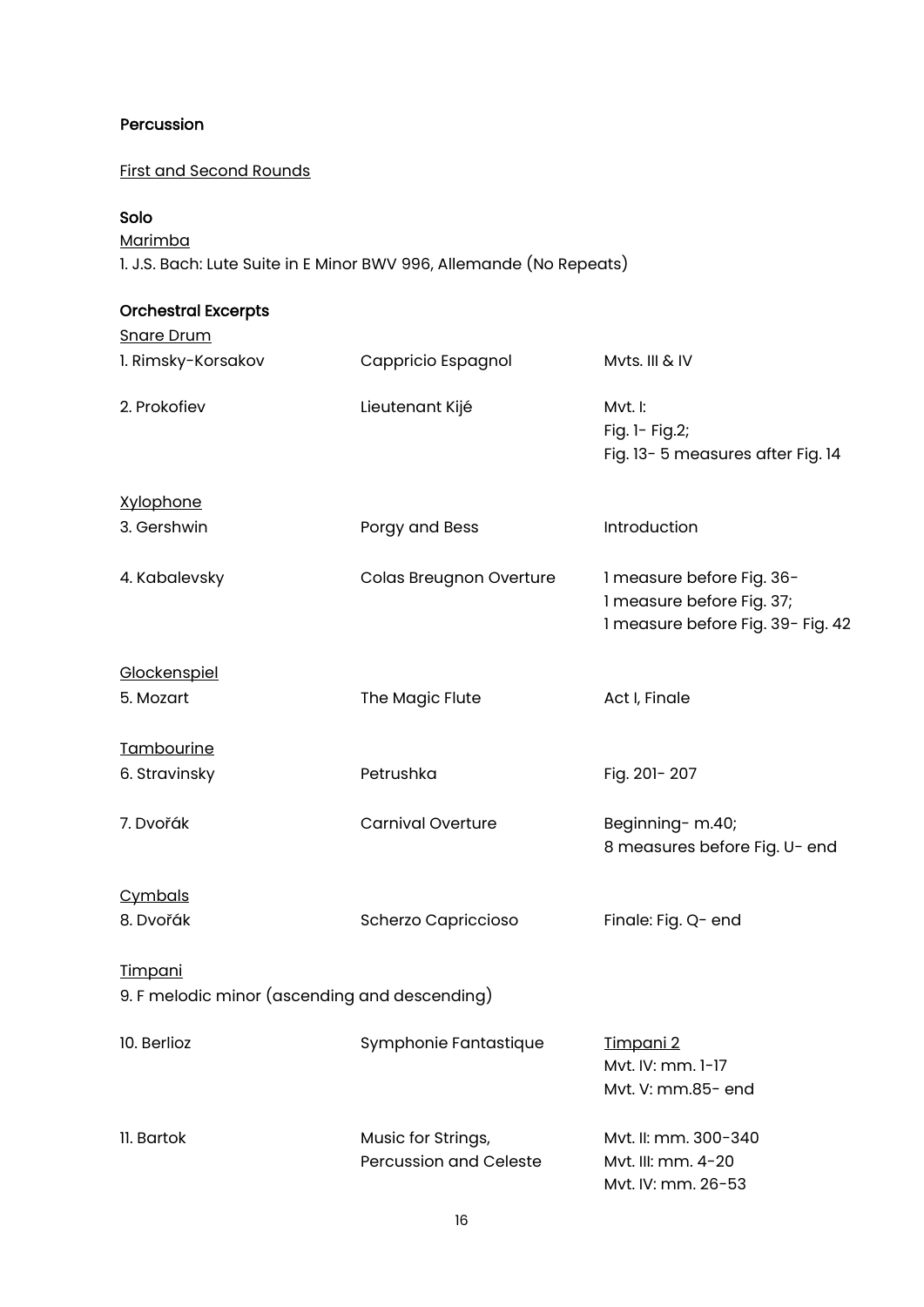| 12. Beethoven | Symphony No. 1 | Myt. III: mm. 44-79<br>Last 14 measures               |
|---------------|----------------|-------------------------------------------------------|
| 13. Beethoven | Symphony No. 4 | Myt. I: mm. 307-341<br>Myt. II: mm. 1-10; mm. 101-104 |
| 14. Brahms    | Symphony No. 1 | Myt. IV: mm. 375- end                                 |